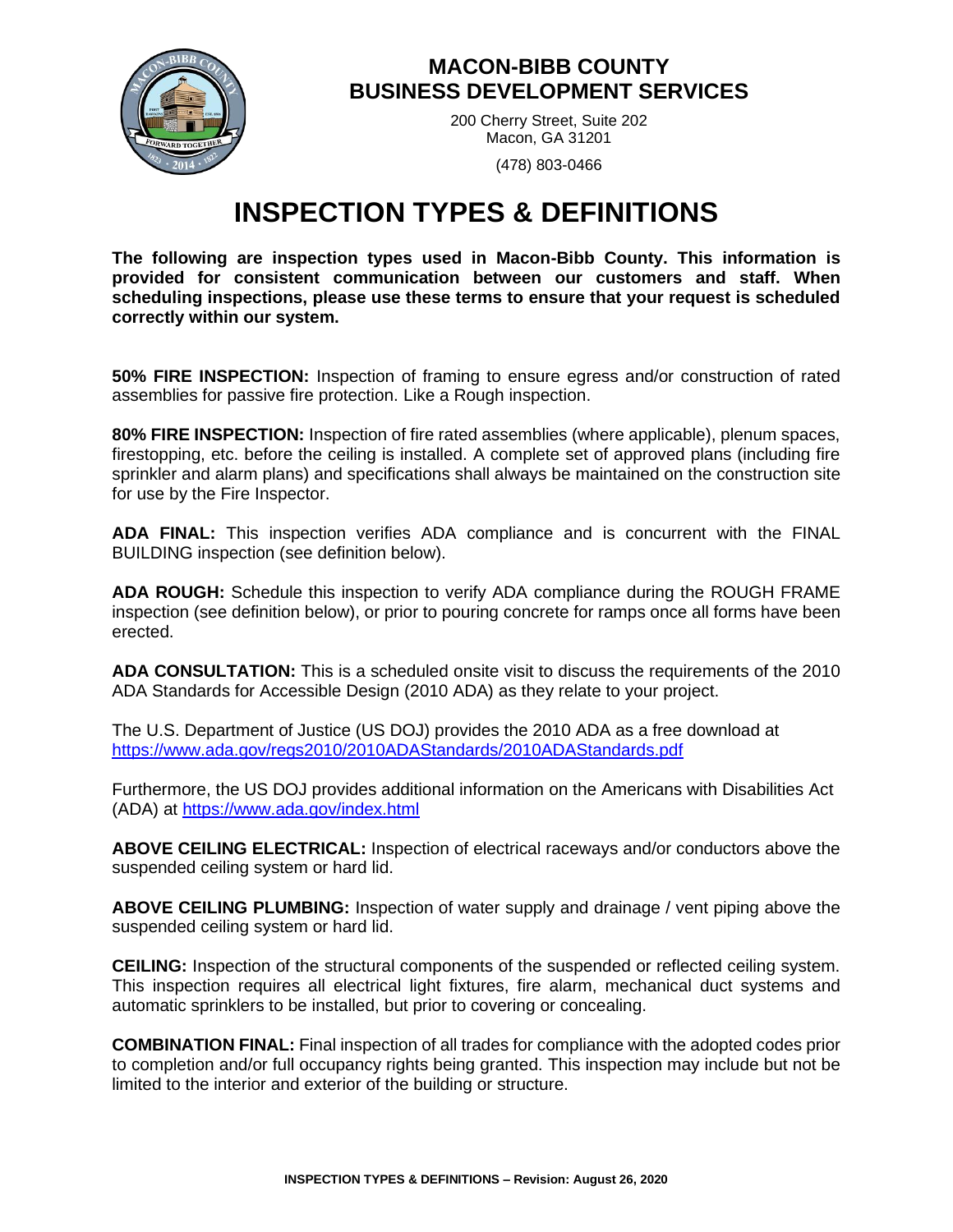**COMBINATION ROUGH:** Inspection of all systems prior to covering or concealment. The building or structure must be weathertight at time of inspection, with the roofing, windows and doors in place.

**ELECTRICAL SERVICE:** Typically, this inspection verifies that the electrical service equipment is installed per the National Electrical Code prior meter release and connection by the utility.

**FINAL BUILDING:** Inspection of the building or structure for compliance prior to close of permit. This inspection is necessary for either a Certificate of Completion or Certificate of Occupancy.

**FINAL DEMOLITION:** The demolition work according to the approved plans have been completed and the jobsite is free of all construction debris and materials.

**FINAL ELECTRICAL:** Inspection of the completed electrical system to verify compliance with the National Electrical Code.

**FINAL FIRE ALARM:** This is the final system commissioning and collection of all forms required by NFPA 72. During this inspection, the Fire Inspector verifies that system is installed per code and fully functional.

**FINAL FIRE EXTINGUISHING SYSTEM:** Inspection of commercial kitchen hood fire extinguishing system or clean agent (gas) suppression system. This is the last inspection to verify the operation of the system and commissions it for use within the building.

**FINAL FIRE:** This inspection occurs after the COMBINATION FINAL or FINAL BUILDING inspections. This is the last inspection prior to occupancy, which allows the Fire Inspector the opportunity to inspect the fire and life safety portion of the building. During this inspection, the furniture is in place to verify that means of egress (exiting system) is free of obstructions.

**FINAL FIRE SPRINKLER:** Inspection of the automatic sprinkler system, with collection of all final reports required to commission the system per NFPA 13.

**FINAL LOW VOLTAGE:** Inspection of the installed low voltage system for compliance with the National Electrical Code.

**FINAL MECHANICAL:** Inspection of the completed mechanical system installation necessary to release the system for use.

**FINAL PLUMBING:** Inspection of the completed plumbing system installation necessary to release the system for use.

**FINAL ROOF:** The inspection of the finished roof installation, with all flashing in place and the site clean of all construction debris and materials.

**FIRESTOPPING:** Inspection of membrane and/or through penetration of rated assemblies. The firestopping must be installed in compliance with the listed rated assembly, with the empty product containers onsite at time of inspection.

**FLOOR FRAMING:** Inspection of the floor framing prior to installation of the floor sheathing.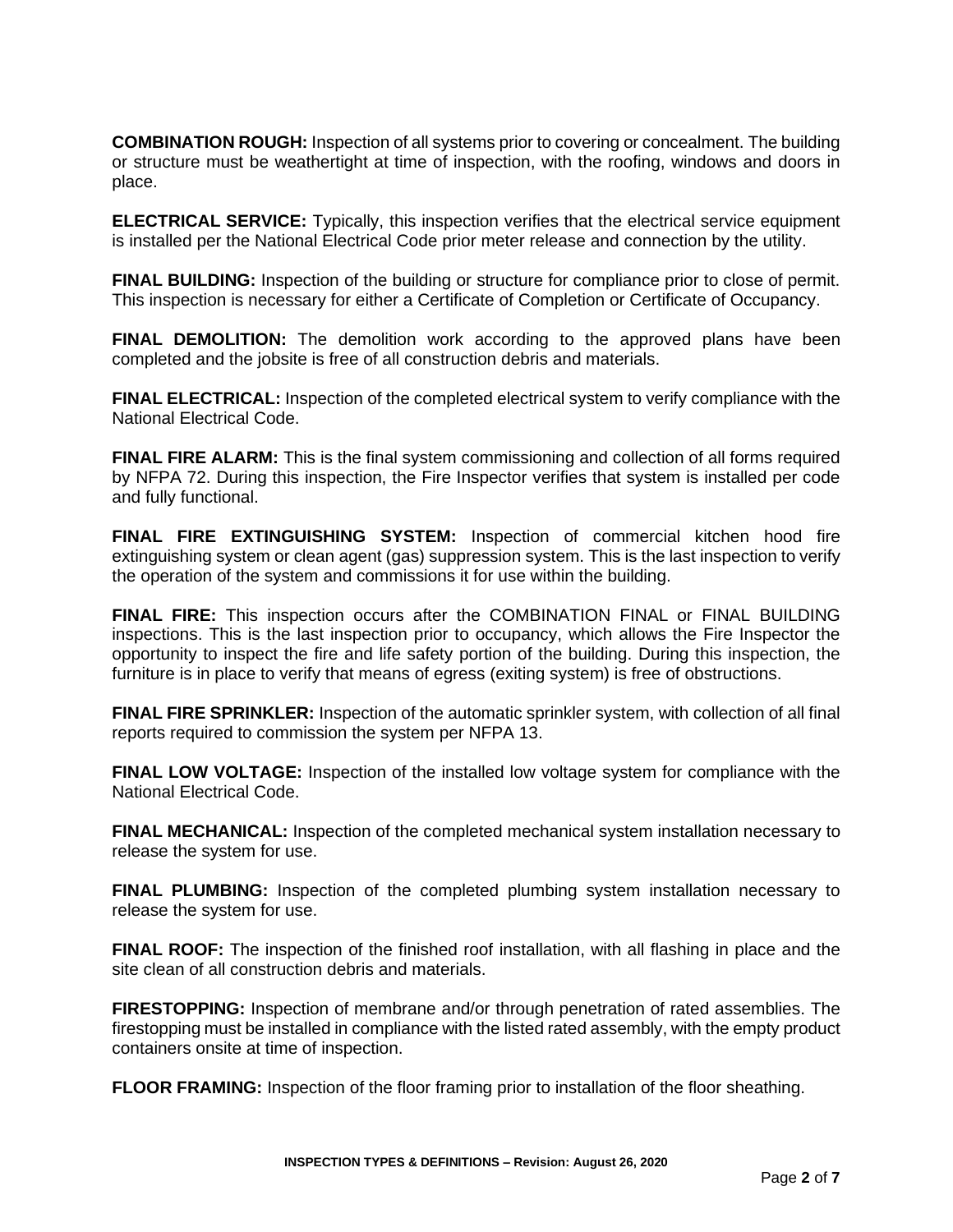**FOOTING:** This may be a continuous perimeter footing or pier footing inspection. The footing must be formed, with rebar tied in place and elevated at time of inspection.

**FOUNDATION:** This may be a combined footing and stemwall inspection, with all horizontal and vertical rebar tied in place and elevated within the forms.

**FOUNDATION DRAINAGE:** This is the inspection of the below grade drainage system around habitable or non-habitable below grade spaces.

**FOUNDATION WATERPROOFING:** This is the inspection of the applied waterproofing to the basement or below grade line of a building or structure.

**GAS PRESSURE TEST:** This is a visual inspection of the gas piping installation and the witnessing of the system under pressure, per the International Fuel Gas Code. Please slightly over pressurize the gas piping system, which will allow the Building Inspector the opportunity to release some pressure to verify that the pressure gauge is functional.

**GREASE INTERCEPTOR / TRAP:** This inspection verifies the venting and grease waste piping to the grease interceptor or grease trap. Additional inspections may be required through the health department**.** 

**GROUNDING / BONDING:** Inspection of the electrical grounding system, which includes the bonding to establish electrical continuity and conductivity. (See NEC Article 250)

**INSULATION:** Inspection of insulation installed for verification of compliance with the International Energy Conservation Code.

**LATH:** Inspection of the wire mesh used for either interior gypsum plaster or exterior cement or synthetic based wall covering. For exterior installations like stucco or Exterior Insulated Finishing Systems (EIFS) this inspection occurs after the WEATHER BARRIER / FLASHING inspection.

**LANDSCAPE IRRIGATION BACKFLOW PREVENTOR:** Inspection of the landscape irrigation system backflow preventor. This inspection is limited to the point of connection between the landscape irrigation system and the potable water connection. The landscape irrigation system will not be inspected.

**LIGHT TEST:** Verification that the grease exhaust duct system in a commercial kitchen or food prep area is free of pin holes. This inspection is performed onsite PRIOR to hanging the grease exhaust duct system.

**OCCUPANCY INSPECTION:** Inspection performed by the Fire Inspector to grant occupancy of a commercial property for business licensing.

**OTHER – ELECTRICAL:** Electrical inspections that fall outside of the typical. Examples being but not limited to photovoltaic (solar electric), generators, etc.

**OTHER – MECHANICAL:** Mechanical inspections that fall outside of the typical. Examples being but not limited to solar heat, large refrigeration systems, unusual mechanical appliances, etc.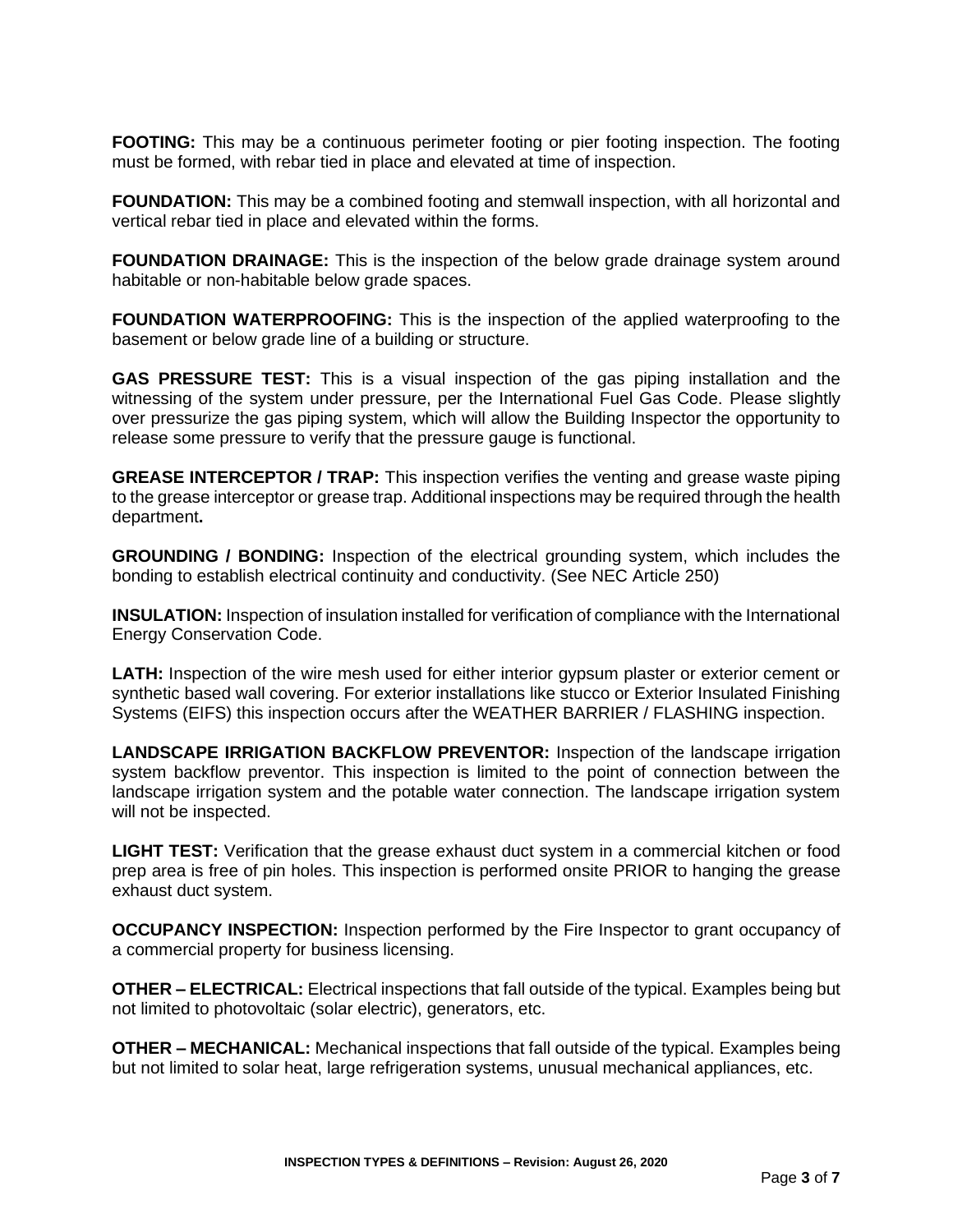**OTHER – PLUMBING:** Examples for this inspection may include but not be limited to: water heaters, boilers, medical gas systems, medical vacuum systems, nonpotable water systems, grease traps, grease interceptors, sand/oil interceptors, etc.

**PERMANENT POWER:** Release of the electrical service equipment to the local utility for connection to power. This may be the transition of the electrical power from temporary status to permanent at time of Final Electrical Inspection.

**POOL BONDING:** Verification of pool / spa steel electrical bonding in compliance with the National Electrical Code. The pool / spa must have the concrete applied until this inspection has occurred.

**POOL DECK STEEL BONDING:** Verification of the electrical bonding of the steel within the walking surface around the pool / spa.

**POOL FINAL:** An inspection to verify the complete installation of all plumbing systems, devices, and appliances associated with the pool or spa systems including verification of the pool / spa barrier and pool / spa barrier warning systems.

**POOL STEEL (BASKET):** Inspection of the reinforcing steel swimming pool or spa structural shell prior to the installation of gunite (dry-gun concrete) or shotcrete (wet-gun concrete)

**ROOF SHEATHING:** The inspection of the plywood roof covering to ensure proper nailing.

**ROOF FINAL:** Inspection of the completed reroofing of the building. This inspection includes verification that the roof is installed per code and the site is clean of all construction debris.

**ROUGH ELECTRIC:** All electrical boxes in place, electrical cables or raceway installed and all boxes bonded. This inspection occurs prior to any devices or boxes are made up. This inspection is made after the roof, framing, fireblocking, firestopping, draftstopping and bracing is in place and the structure is weather tight

**ROUGH FIRE ALARM:** Inspection of the raceways, conductors, bonding, and device locations.

**ROUGH SPRINKLER:** Inspection of piping, hangers and head spacing and valves before the ceiling is installed.

**ROUGH FRAME:** Inspection of all structural and non-structural components are in place. This inspection is made after the roof, framing, fireblocking, firestopping, draftstopping and bracing is in place and the structure is weather tight.

**ROUGH LOW VOLTAGE:** All electrical boxes in place, electrical cables or raceway installed and all boxes bonded. This inspection occurs prior to any devices or boxes are made up. This inspection is made after the roof, framing, fireblocking, firestopping, draftstopping and bracing is in place and the structure is weather tight

**ROUGH MECHANICAL:** Inspection of the mechanical installation made after the roof, framing, fireblocking and bracing are in place and all ducting and other components to be concealed are complete, and prior to the installation of wall or ceiling membranes.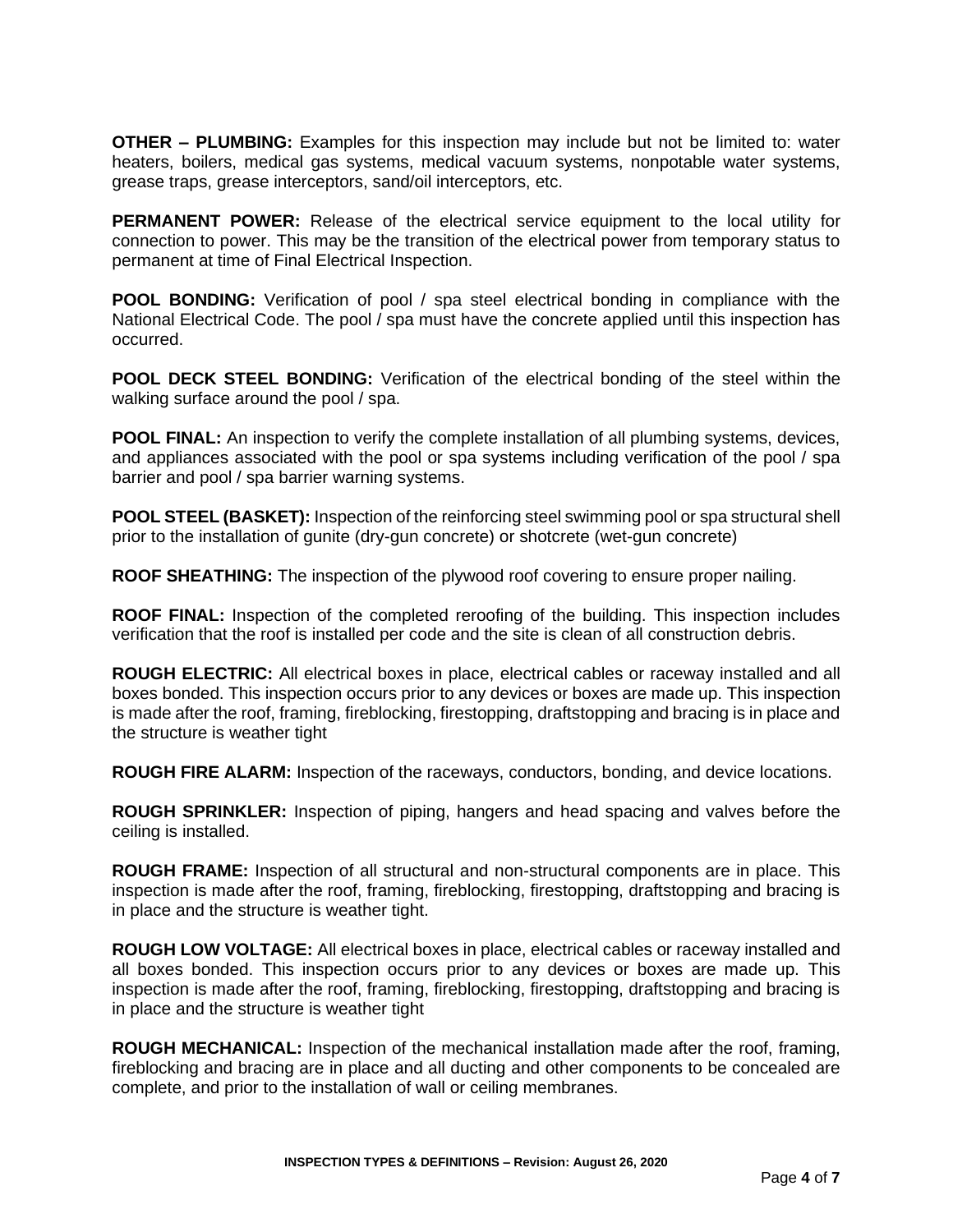**ROUGH PLUMBING:** Inspection of the plumbing installation made after the roof, framing, fireblocking, firestopping, draftstopping and bracing is in place and all sanitary, storm and water distribution piping is roughed-in, and prior to the installation of wall or ceiling membranes.

**SETBACK VERIFICATION:** Verification of the building or structure placement in compliance with the Macon-Bibb County Planning & Zoning approval and the adopted construction codes.

**SEWER LATERAL:** This is the inspection and verification of the gravity sewer piping from the building to the point of connection with the public sewer or septic system. The piping shall be in place and bedded in clean fill. The sewer test shall consist of plugging the end of the building sewer at the point of connection with the public sewer or septic tank, filling the building sewer with water, testing with not less than a 10-foot head of water and maintaining such pressure for 15 minutes. (2018 IPC Section 312.6)

**SHEETROCK NAIL INSPECTION:** This inspection verifies compliance with the prescriptive requirements for gypsum board installations. During this inspection, the gypsum board is in place and ready for the joints and nails or screws to be covered.

**SHEAR / BRACED WALL NAIL: Inspection of the exterior and/or interior structural sheathing in** compliance with the 2018 International Building Code and/or engineered design.

**SHOWER PAN:** Inspection of materials used to create the shower pan liner and to verify that the pan liner is sloped to drain. The pan must be filled to a depth of 2" with potable water for a minimum of 15-minutes without sign of leakage. (2018 IPC Section 312.9)

**SIDING FINAL:** The exterior finish material is in place and installed per the adopted code and the manufacturer's installation requirements. The jobsite must be cleaned of all debris and construction materials.

**SLAB:** Inspection to verify compliance with the requirements of 2018 IRC Section R506. The floor shall be installed on 4" (four inch) minimum base of clean sand, gravel, crushed stone, crushed concrete or crushed blast-furnace slag.

**SLAB – POLY:** Inspection to verify compliance with the requirements of 2018 IRC Section R506 or 2018 IBC Section 1805. This inspection verifies that the base and approved vapor retarder with joints lapped was installed prior to pouring the concrete.

**STEMWALL:** Inspection of the concreate forms or block, with the rebar tied in place and ready for grout or concrete.

**STATUS INSPECTION:** This is a miscellaneous inspection to verify the onsite conditions, the overall status of the permitted construction, or to resolve onsite technical issues.

**TEMPORARY POWER:** Installation of temporary jobsite power. This inspection verifies that the circuit is in place and GFCI protected. The electrical service is grounded and bonded according to the 2017 National Electrical Code.

This inspection must occur PRIOR to utility connection.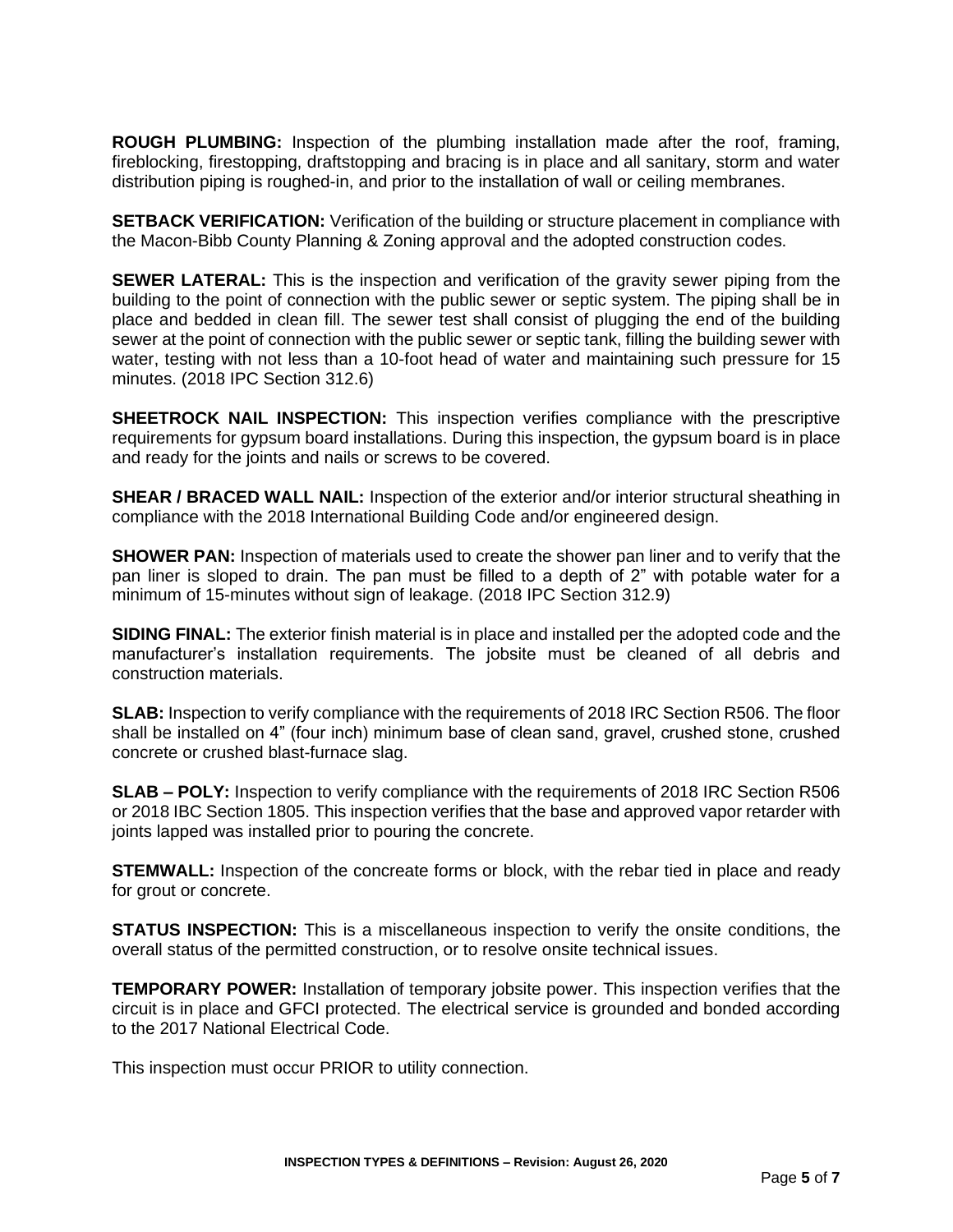**UNDER FLOOR ROUGH:** Inspection of the underfloor prior to the installation of the floor sheathing. The Combination Inspector will verify floor framing, underfloor access, underfloor plumbing, and mechanical systems.

**UNDER SLAB ELECTRICAL:** Electrical conduit shall be in place and be approved for direct burial applications. All conductors used within underground or under slab raceways must be approved for wet conditions. (2017 NEC Section 300.5(B))

**UNDER SLAB GAS PIPING:** Inspection of gas piping installed within approved conduit in compliance with 2018 IFGC Section 404.8.

**UNDER SLAB PLUMBING:** This inspection verifies the plumbing installation under the concrete slab or floor. The plumbing must be in place, plugged, and on test with a 10'-0" head of water. (2018 IPC Section 312.2)

**UNDERGROUND ELECTRICAL:** Inspection of the raceway or cable assembly installation prior to covering. The raceway or cable assembly must be installed on clean fill without debris or rocks that may damage the installation.

**UNDERGROUND FIRE MAIN:** Inspection of the piping for the automatic sprinkler systems into a building or the installation of private hydrant systems on commercial properties. This inspection verifies the piping installation, thrust blocks, pipe fittings, pipe joint restraints, etc.

**UNDERGROUND GAS PIPING:** Inspection of the gas piping material and size in compliance with the International Fuel Gas Code. The piping must up to pressure and be installed in clean backfill free of rocks or debris.

**UNDERGROUND PLUMBING:** Inspection of the piping installation prior to covering. The piping must be on test at time of inspection and installed on clean fill without debris or rocks that may damage the installation.

**WALL SHEATHING:** The exterior wall covering for residential construction provides lateral structural load resistance to framed buildings or structures. This inspection verifies the nailing and type of sheathing being used. This inspection must show compliance with the 2018 International Residential Code for braced walls. (See 2018 IRC Section R602.10)

Contractors are strongly encouraged to review the 2018 IRC for compliance. During the inspection, the Combination Inspector may accept a copy of the Project Report generated using the *APA Wall Bracing Calculator*.

The *APA Wall Bracing Calculator* is available for free at [https://www.apawood.org/wall-bracing](https://www.apawood.org/wall-bracing-calculator)[calculator](https://www.apawood.org/wall-bracing-calculator)

**WALL LIFT:** CMU walls and CMU or stacked block retaining walls are required to be inspected in lifts or courses not to exceed 36". This allows for inspection of the rebar, and in the case of stacked block retaining walls the inspection of the drainage system behind the wall.

**WATER SERVICE LATERAL:** Inspection of the water line from the building or structure to the water meter. During this inspection, the Building Inspector will be verifying the piping material and size in compliance with the International Plumbing Code. The piping must up to test pressure and